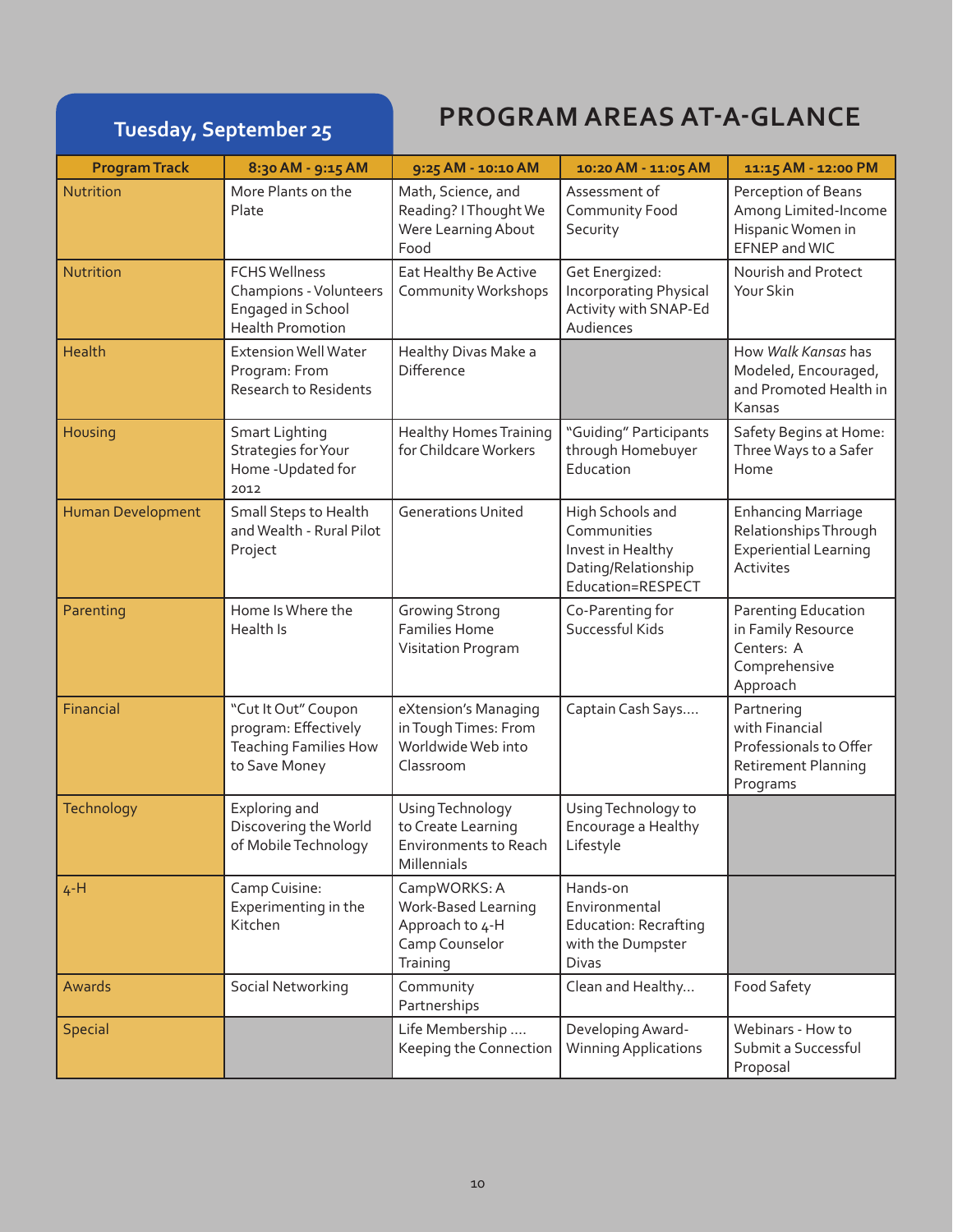# **PROGRAM AREAS AT-A-GLANCE** Thursday, September 27

| <b>Program Track</b>           | 1:30 PM - 2:15 PM                                                                                                                   | 2:25 PM - 3:10 PM                                                                                | 3:20 PM - 4:05 PM                                                                                                    | 4:15 PM - 5:00 PM                                                          |
|--------------------------------|-------------------------------------------------------------------------------------------------------------------------------------|--------------------------------------------------------------------------------------------------|----------------------------------------------------------------------------------------------------------------------|----------------------------------------------------------------------------|
| Nutrition                      | Cooking with Love                                                                                                                   | Plate It Up, Kentucky<br>Proud!                                                                  | A New Look at Fruits<br>and Vegetables in the<br>School Cafeteria                                                    | Creating Healthy<br>Neighborhood Stores                                    |
| Nutrition                      | Childhood Obesity<br>Prevention Intervention<br>using iPad Apps and<br><b>Clickers for Elementary</b><br>Youth                      | "Tasty Days:" A Fun<br>Program to Increase<br>Healthy Behaviors in<br><b>Elementary Students</b> | Promoting Access to<br>Real Food for Healthy<br>Citizens                                                             | Mealtime Inspirations--<br><b>Holiday Edition</b>                          |
| <b>Food Safety</b>             | Food Safety is for<br>Everyone 3rd Edition                                                                                          | Food Safety Training<br>to Produce and Sell<br>Cottage Foods                                     | A Survey of Home<br>Canning Practices in<br>West Virginia                                                            | Keeping Kids Safe                                                          |
| <b>Health</b>                  | Thinking Outside of<br>the Box: An Innovative<br><b>Collaboration Model</b>                                                         | Stress Less with<br>Mindfulness                                                                  | Be Healthy Grow<br>Your Own: Vegetable<br>Gardening                                                                  |                                                                            |
| <b>Health</b>                  | Arthritis Outreach to<br>Screen Farmers and<br><b>Train College Students</b>                                                        | Hypertension/<br><b>Computer Education</b><br>Program                                            | <b>Exploring Work Place</b><br>Loss and Discovering<br><b>Coping Strategies</b>                                      | Create an Active Play<br>Space for No Cost                                 |
| Parenting/Child<br>Development | RELAX-Alternatives to<br>Anger                                                                                                      | Focus on Kids Online<br>Program                                                                  | <b>Parenting Counts</b>                                                                                              | How Can Your<br>Community Support<br><b>Military Families?</b>             |
| Financial                      | <b>Measuring Financial</b><br><b>Education Success:</b><br>Evaluation Methods,<br>Assessment Tools, and<br><b>Impact Statements</b> | <b>Financial Recovery After</b><br>Disaster: Putting the<br>Pieces of the Puzzle<br>Together     | Investment and<br><b>Retirement Education</b><br>at the Workplace                                                    | Developing and<br>Articulating the Public<br>Value of Extension and<br>FCS |
| Other                          | Why Extension<br>Family and Consumer<br>Sciences?                                                                                   | Legislative Marketing<br>and Education Plan                                                      | Latino Programming:<br>The Basics of Finance,<br><b>Healthy Relationships</b><br>and Nutrition                       |                                                                            |
| $4-H$                          | Joining the 4-H<br>Revolution of<br>Responsibility: A<br>Wellness Ambassador<br>Program Empowering<br>Youth To Make A<br>Difference | Truth and<br>Consequences: The<br>Choice is Yours                                                | Project Y.E.S!: Building<br>a Youth Development<br>Model through<br>Critical Reflection and<br>360-Degree Evaluation |                                                                            |
| Awards                         | Program Excellence<br>Through Research                                                                                              | Mary Wells Memorial<br>Diversity                                                                 | Dean Don Felker Award:<br>Developing, Marketing<br>and Evaluating Web<br>Conferences                                 |                                                                            |
| <b>Special</b>                 | Writing for Academic<br>Publication: What<br><b>Editors and Reviewers</b><br>Expect                                                 | Using Journal of<br>Extension (JOE) to<br><b>Maximize Extension</b>                              | Revealing the Secrets<br>of Successfully Written<br><b>NEAFCS Presentation</b><br>Proposals                          | Tips and Techniques for<br>Advocacy and Public<br>Policy                   |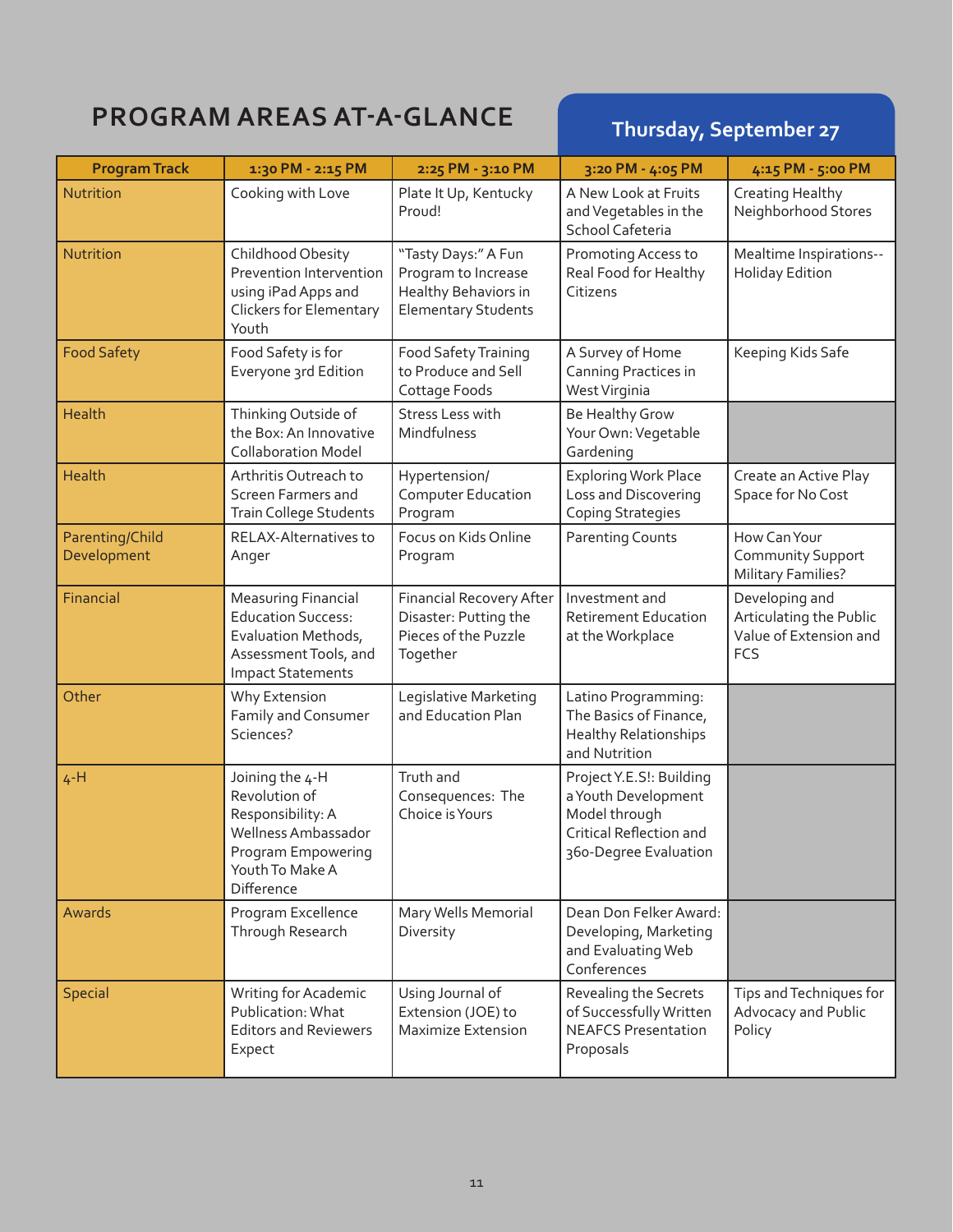## SATURDAY, **September 22**

**10:00 AM - 6:00 PM** Executive Board Meeting *Nationwide A and B (1st floor)*

## **SUNDAY, SEPTEMBER 23** 9:00 AM - 3:00 PM

Executive Board Meeting *Nationwide A and B (1st floor)*

**3:00 PM - 4:00 PM** Registration Subcommittee Logistics Meeting *Clark (2nd floor)*

#### **4:30 PM - 7:00 PM**

Registration Opens Silent Auction, Item Drop Off *The Landing (2nd floor)*

## **Monday, SEPTEMBER 24** 7:30 AM - 8:00 AM

Pre-Conference Workshop Registration Continental Breakfast Served to Workshop Participants *The Landing (2nd floor)*

**8:00 AM - 11:30 AM** Pre-Conference Workshops *See page 7 for room names.*

**8:00 AM - 5:00 PM** On-Site Registration/Silent Auction Item Drop Off *The Landing (2nd floor)*

**11:30 AM - 12:30 PM** Exhibits/Arrangements Logistics Meetings *Garfield (1st floor)*

**11:30 AM - 12:30 PM** First Timer Orientation Meeting *Taft B (1st floor)*

**11:30 AM - 12:30 PM** Spouse / Guest Meeting *Taft C (1st floor)*

**12:45 PM - 3:30 PM Opening General Session** See pages 22-23 for details. *Regency Ballroom (3rd floor)*

#### **4:30 PM - 8:30 PM**

Welcome Event - Columbus Zoo Staggered Bus Departures Begin 4:00 PM *See page 22 for departure times and location.*

**8:30 PM - 9:30 PM** Silent Auction - Item Drop Off Awards Logistics Meeting *Clark (2nd floor)*

## **Tuesday, September 25 6:00 AM**

Wellness Activity - Perfect Pilates *Hyatt Fitness Center (Level P)*

**8:00 AM - 5:00 PM** On-Site Registration *The Landing (2nd floor)*

### **8:00 AM - 12:00 PM**

Decorating Company Move-In *Regency Ballroom (3rd floor)*

#### **8:30 - 9:15AM More Plants on the Plate Presenter(s): Donna Krug Track: Nutrition**

*Room: Hayes (1st floor)* The Choose MyPlate recommendations receive a healthy interpretation in this session. Educators will get ideas about how eating more vegetables, fruits and whole grains is tasty, satisfying and promotes health.

#### **FCHS Wellness Champions - Volunteers Engaged in School Health Promotion**

#### **Presenter(s): Daryl Minch, Michelle Brill, Joanne Kinsey, Kathleen Morgan Track: Nutrition**

*Room: Taft C (1st floor)* FCHS involved parents of students and others to be FCHS Wellness Champions in a TEAM Nutrition project. Presenters will discuss recruitment, training, activities, impact and lessons learned in engaging volunteers.

Saturday, September 22-Tuesday, September 25

#### **Extension Well Water Program: From Research to Residents Presenter(s): Karen Aspinwall, Elisabeth Maring, Crystal Terhune, Amy Saptoka, Rachel Rosenburg Goldstein**

#### **Track: Health**

*Room: Harrison (1st floor)* Learn how Extension educators and University researchers collaborated on a well water quality program. We'll share data, impacts, lessons learned, and how to incorporate materials into youth science/environmental programs.

#### **Smart Lighting Strategies for Your Home -Updated for 2012 Presenter(s): Marsha Alexander Track: Housing**

*Room: Harding (1st floor)* Residential lighting should reflect function, efficiency, and aesthetics. During this session the selection and quantity of light sources, appropriate placement, energy management, and color rendition of lighting will be discussed.

#### **Small Steps to Health and Wealth - Rural Pilot Project Presenter(s): Luann Boyer, Gisele Jefferson, Nancy Porter**

### **Track: Human Development**

*Room: Taft A (1st floor)* Learn how this curriculum has been adapted for rural areas where choices for financial institutions and resources may be limited as well as availability of a variety of food choices.

#### **Home Is Where the Health Is Presenter(s): Rosie Allen, Carole Gnatuk**

#### **Track: Parenting**

*Room: Nationwide A (1st floor)* Home Is Where the Health Is marries parenting skill-building with healthy lifestyle and nutrition education to address childhood obesity. Curriculum will be available for use after the session.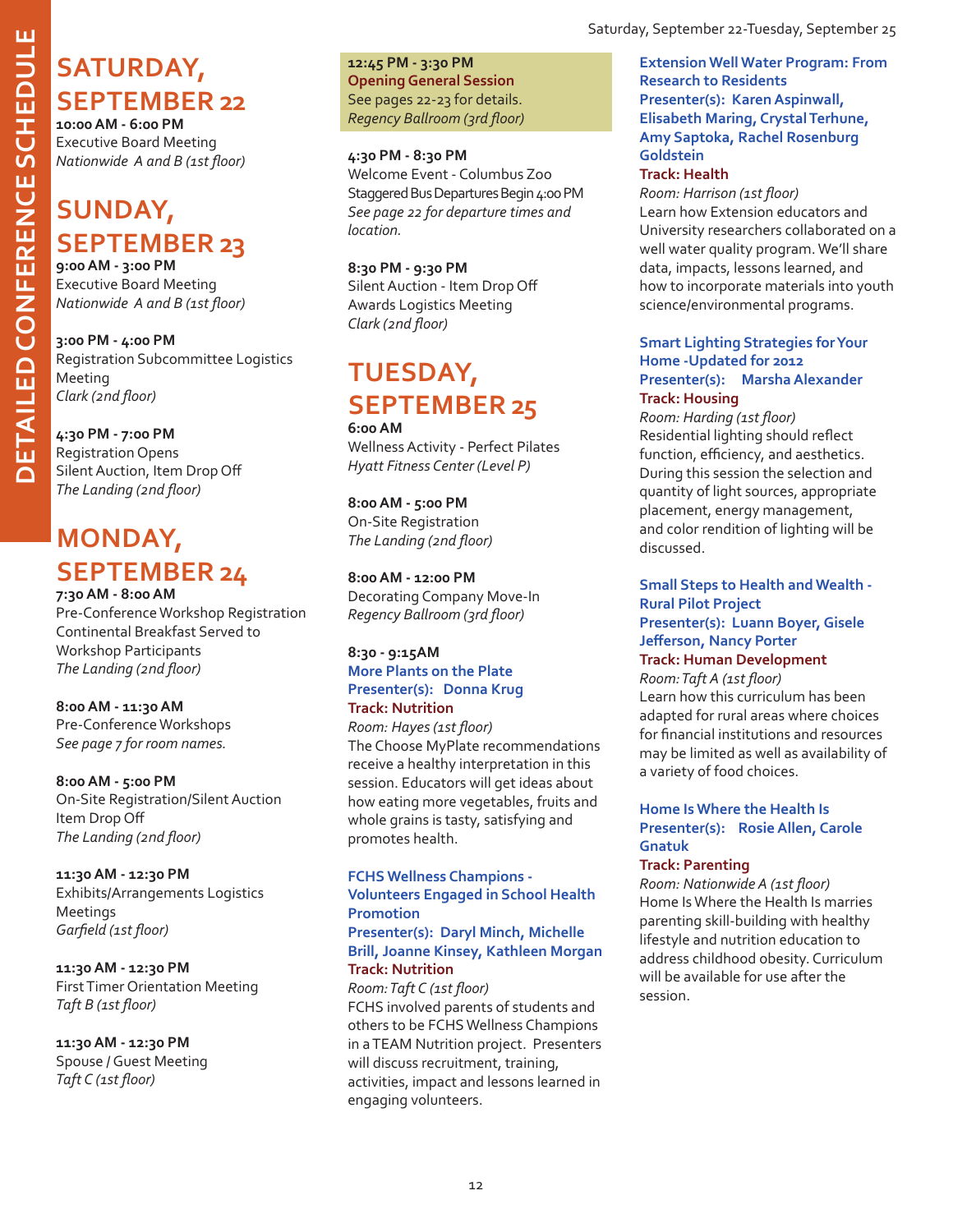### **"Cut It Out" Coupon program: Effectively Teaching Families How to Save Money**

#### **Presenter(s): Darlene Christensen Track: Financial**

*Room: Garfield (1st floor)* Coupons and rebates can help provide key savings for families. Session participants will receive peer-reviewed multi-media curriculum, evaluation and other materials to implement the program.

#### **Exploring and Discovering the World of Mobile Technology Presenter(s): Kara Newby, Jamie Seger, Mark Light, Nadine Fogt, Jerry Thomas**

#### **Track: Technology**

*Room: Grant (1st floor)*

There is a growing need for technology, especially mobile technology, within Extension. We will explore mobile devices along with other tools and applications, and discuss their uses in Extension.

#### **Camp Cuisine: Experimenting in the Kitchen Presenter(s): LuAnn Duncan**

**Track: 4-H** *Room: Taft B (1st floor)*

Exciting science happens in the kitchen. Camp Cuisine is a curriculum for older teens that combines nutrition, food safety, chemistry and fun to promote health and interest in science.

#### **Social Networking Presenter(s): Alice Henneman Track: National Award Winner**

*Room: Taft D (1st floor)* With the growth in social networking, the question has quickly changed from not "if" but "how" an organization should use social media. Learn tips on how and which to use.

#### **9:25 AM - 10:10 AM Math, Science, and Reading? I Thought We Were Learning About Food**

#### **Presenter(s): Susan Hansen Track: Nutrition**

#### *Room: Hayes (1st floor)*

Learn ways to easily add math, science and reading activities, questions and concepts to your foods and nutrition programs for youth.

#### **Eat Healthy Be Active Community Workshops Presenter(s): Marjorie Moore Track: Nutrition**

*Room: Taft C (1st floor)* These workshops focuses on consuming fewer calories, making informed food choices, and being physically active to help people attain and maintain a healthy weight and reduce risk of chronic disease.

#### **Healthy Divas Make a Difference Presenter(s): Donna Fryman Track: Health**

*Room: Harrison (1st floor)* The Healthy Divas' after school program has improved the healthy lifestyle choices of at risk adolescent females through weekly sessions on topics such as self-esteem, nutrition and physical activity.

### **Healthy Homes Training for Childcare Workers**

#### **Presenter(s): Bobbie Shaffett, Teresa Lyle, Susan Cosgrove, Shretta Vamado**

#### **Track: Housing**

*Room: Harding (1st floor)* Learn about four successful Extension Healthy Homes training sessions designed for childcare workers, including: Integrated Pest Management, Principles of a Healthy Home, Indoor Air / Disaster Clean-up, and Eco-Healthy Childcare.

### **Generations United Presenter(s): Nancy Kershaw Track: Human Development**

*Room: Taft A (1st floor)* There are four adult generations - living, working, volunteering in the US. This program introduces the four adult generations: traits, communication preferences, views of authority, preferred leadership and work styles.

#### **Growing Strong Families Home Visitation Program Presenter(s): Donna Donald, Kim Branter**

#### **Track: Parenting**

*Room: Nationwide A (1st floor)* Growing Strong Families is a home visitation program for parents and children. Learn how to: meld nutrition, family finance, Parents as Teachers

curricula; use parent educators; fund with non-Extension dollars.

#### **eXtension's Managing in Tough Times: From Worldwide Web into Classroom Presenter(s): Michael Elonge Track: Financial**

*Room: Garfield (1st floor)* This session demonstrates how Extension's (MITTnet.extension.org) research-based resources were used to develop a cutting-edge seminar. The seminar engaged 4-urban universities, 5-community organizations, and attracted 315 multicounty participants and 2-sponsors.

#### **Using Technology to Create Learning Environments to Reach Millennials Presenter(s): Sharon Speights-Gibson, Pamela Turner Track: Technology**

*Room: Nationwide B (1st floor)* Extension can use technology to engage young adults, specifically Millennials, in living greener. Extension must adapt to interface with changing technology to connect with audiences using technology to access information.

#### **CampWORKS: A Work-Based Learning Approach to 4-H Camp Counselor Training**

**Presenter(s): Christine Kendle, Theresa Ferrari, Nate Arnett, Mary Beth Albright, Nadine Fogt, Heather Gotke, Cassie Turner, Jessica Rockey, Christy Leeds, Mark Light, Gwen Soule**

#### **Track: 4-H**

#### *Room: Taft B (1st floor)*

CampWORKS incorporates work-based learning approaches to camp counselor training with activities transferrable to other youth programs. Participants will experience CampWORKS Toolkit activities and acquire resources to implement this approach.

#### **Community Partnerships Presenter(s): Jean Ince Track: National Award Winner**

*Room: Taft D (1st floor)* Working together, a small town identified, developed and initiated a plan to promote physical activity and improve access to healthy nutrition in rural Arkansas though education and policy change.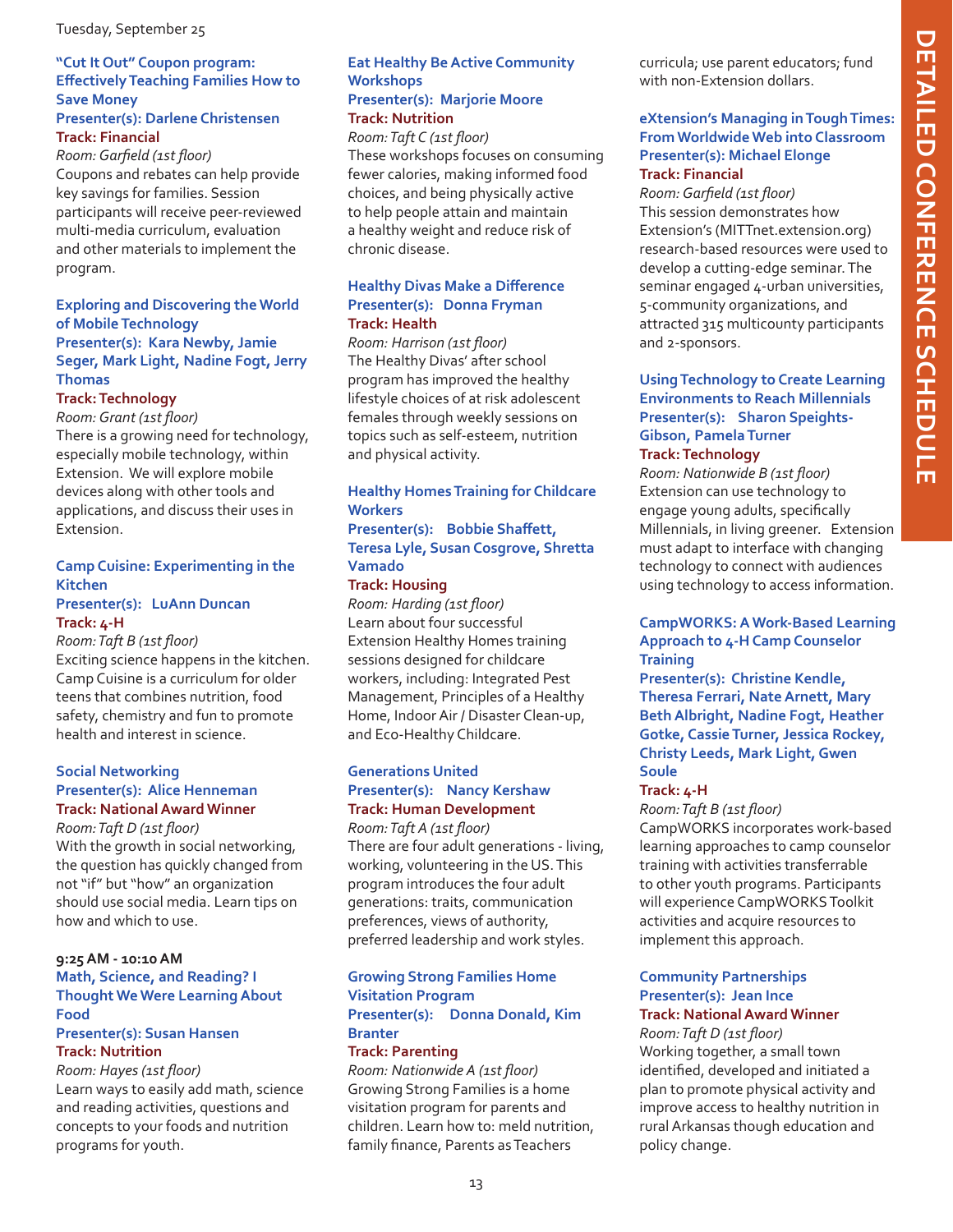#### **Life Membership…. Keeping the Connection Presenter(s): Dr. Anna-Mae Kobbe**

#### **Track: Special** *Room: Grant (1st floor)*

Life Membership provides a connection to Extension colleagues and the profession. Life Memberships provide a rich resource for NEAFCS and State Affiliates. State Vice Presidents for Member Resources, State Presidents, and other interested individuals will want to attend this session to start the conversation for increasing life membership in the association. Dr. Anna-Mae Kobbe, Life Member Chair will lead the discussion. She will share feedback from Life Members gleamed from a survey.

### **10:20 AM - 11:05 AM Assessment of Community Food Security**

#### **Presenter(s): Ellen Serfustini, Christine Jensen, Debra Proctor Track: Nutrition**

*Room: Hayes (1st floor)* Food insecurity has risen significantly. Learn methods to evaluate your existing nutrition programs, influence agencies and policymakers to meet the needs of your community and help reduce food insecurity.

#### **Get Energized: Incorporating Physical Activity with SNAP-Ed Audiences Presenter(s): Kathleen Lovett, Mary Caskey, Elizabeth Johnson Track: Nutrition**

*Room: Taft C (1st floor)* Energizers are classroom based activities that integrate physical activity with nutrition concepts. These nutrition Energizers are incorporated into SNAP-Ed nutrition classes to help participants learn by moving.

#### **"Guiding" Participants Through Homebuyer Education Presenter(s): Nancy Stehulak Track: Housing**

*Room: Harding (1st floor)* Do you find yourself looking for a concise publication to guide homeowners through homeownership? The Homebuyer's Guide, published in 2011, will be highlighted to support your Extension work.

#### **High Schools and Communities Invest in Healthy Dating/Relationship Education=RESPECT Presenter(s): Margie Memmott Track: Human Development**

*Room: Taft A (1st floor)* Teenagers need opportunities to develop and practice healthy relationship behaviors. Utilize/adapt the RESPECT program model to provide effective strategies to put healthy relationship principles into practice on a daily basis.

#### **Co-Parenting for Successful Kids Presenter(s): Jeanette Friesen, Cynthia Strasheim, Gail Brand, Maureen Burson, Leslie Crandall, Ruth Vonderohe**

#### **Track: Parenting**

*Room: Nationwide A (1st floor)* Co-Parenting for Successful Kids is a class (face-to-face or online) that fulfills court-mandated requirements to help separating and divorcing parents develop plans for respectful, responsive and responsible co-parenting.

#### **Captain Cash Says.... Presenter(s): Annetta Jones, Jennifer Stefancik, Mary Lou Elbert, Rebecca Haynes-Bordas Track: Financial**

*Room: Garfield (1st floor)* Captain Cash Says… is an interactive classroom program that teaches third grade students four fundamental money management concepts about earning, spending, saving and borrowing.

#### **Using Technology to Encourage a Healthy Lifestyle Presenter(s): Lisa Barlage , Michelle Treber, Patricia Brinkman, Cynthia Shuster, Linnette Goard, Dana Brown Track: Technology**

*Room: Grant (1st floor)* Learn how you can use email, Facebook, Blog's, and on-line evaluations to conduct technology and research based wellness and weight loss challenges with today's busy adults

### **Hands-on Environmental Education: Recrafting with the Dumpster Divas Presenter(s): Rebecca Mills Track: 4-H**

*Room: Taft B* Few recycling options are available in your area? Get creative! Projects in the "Recrafting with the Dumpster Divas" 4-H program mix recyclable commodities with creativity for fun environmental education.

#### **Clean and Healthy… Presenter(s): Carla Youree Bush Track: National Award Winner**

*Room: Taft D (1st floor)* With our Housing Authority, we held a "get together" with friends and neighbors to educate about the importance of a clean, healthy homes and demonstrated inexpensive, efficient methods for cleaning.

#### **Developing Award-Winning Applications Presenter(s): Wendi Green, Julie Cascio**

#### **Track: Special**

*Room: Harrison (1st floor)* Have you wanted to apply for an award and didn't know where to start? Come and hear from the NEAFCS Awards Training Subcommittee on how to begin the awards process. The session will include an informative presentation on how to market awards in your state and helpful suggestions from successful award winners from across the nation.

#### **11:15 AM - 12:00 PM**

**Perception of Beans Among Limited-Income Hispanic Women in EFNEP and WIC**

**Presenter(s): Traci Armstrong Florian, Donna Winham** 

#### **Track: Nutrition**

*Room: Hayes (1st floor)*

Research has found that low-income adults have limited knowledge of the health benefits of beans. Learn the importance of incorporating legumepromoting messages in Extension programming like EFNEP and SNAP-Ed.

#### **Nourish and Protect Your Skin Presenter(s): Julie Garden-Robinson Track: Nutrition**

#### *Room: Taft C*

"Nourish and Protect Your Skin" is a train-the-trainer educational program that has improved participants' knowledge and intended behavior related to nutritional practices and sun protection.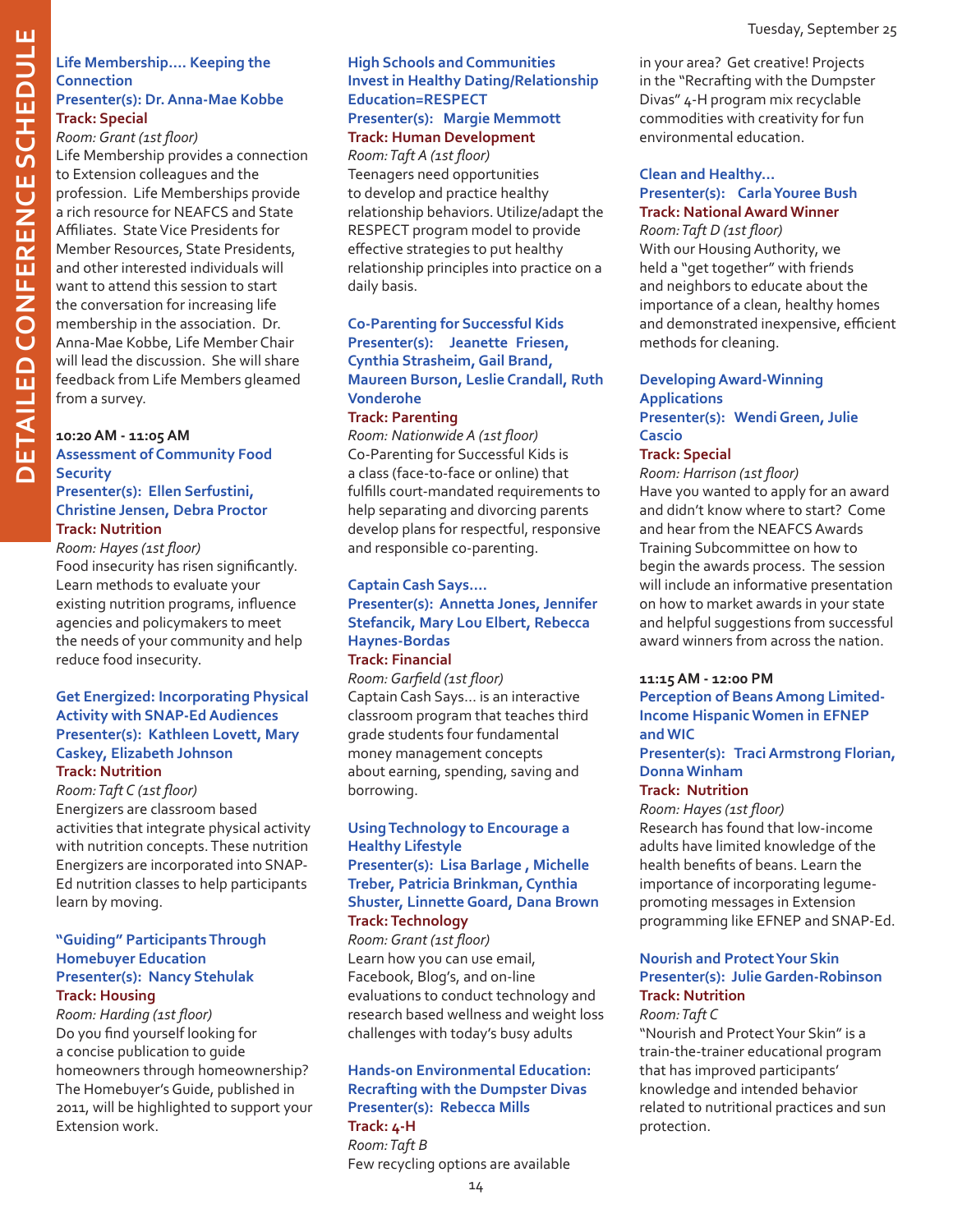#### **How** *Walk Kansas* **has Modeled, Encouraged, and Promoted Health in Kansas**

#### **Presenter(s): Sharolyn Jackson Track: Health**

*Room: Harrison (1st floor)* Walk Kansas attracts nearly 20,000 participants each year. Six evidencebased principles provide a foundation for the program. Walk Kansas is updated regularly to reflect current trends, data and recommendations.

#### **Safety Begins at Home: Three Ways to a Safer Home Presenter(s): Janet Valente, Pamela**

#### **Turner Track: Housing**

*Room: Harding (1st floor)*

This session features a set of training tools/curriculum designed for use with older adult audiences to identify and remove home hazards using creative techniques and approaches.

#### **Enhancing Marriage Relationships Through Experiential Learning Activites**

#### **Presenter(s): Carolyn Washburn, Darlene Christensen, Naomi Brower Track: Human Development**

*Room: Taft A (1st floor)* Hands-on marriage relationship activities and games were developed using research based philosophies. Statistics show that knowledge is retained best through interactive learning. The activities and games developed will be shared.

#### **Parenting Education in Family Resource Centers: A Comprehensive Approach Presenter(s): Patricia Merk, Darcy Dixon**

#### **Track: Parenting**

*Room: Nationwide A (1st floor)* Family resource centers utilize parenting education strategies for meeting diverse family needs and learning. Participants will understand the research basis of five strategies, implementation details, evaluation methods and results.

#### **Partnering with Financial Professionals to Offer Retirement Planning Programs Presenter(s): Lisa Leslie Track: Financial**

*Room: Garfield (1st floor)* Extension partnered with the Financial Planning Association to help people get financially ready for retirement. The program included classes, take-home exercises, and a one-on-one, pro-bono session with a financial planner.

#### **Food Safety**

#### **Presenter(s): Jeannie Nichols, Beth Waitrovich, Jan Seitz, Chris Venema, Pat Joyce, Joyce McGarry, Janet Rathke, Lisa Treiber, Eileen Haraminac Track: National Award Winner**  *Room: Taft D (1st floor)*

Michigan State University Extension educators developed a webinar and provided statewide workshops to teach food safety principles when preparing and selling foods under the new Michigan Cottage Food Law.

#### **Webinars - How To Submit A Successful Proposal Presenter(s): Mary Ann Lienhart-Cross, Joanne Kinsey, Co-chairs Webinar Sub-committee Track: Special**

*Room: Taft B (1st floor)* Learn about the NEW opportunity to submit a proposal on current and emerging topics for NEAFCS members, and how to present a webinar to members across the country. NEAFCS monthly webinars are peer-reviewed or invited presentations coordinated by the Professional Development Webinar Subcommittee.

#### **12:00 PM - 5:00 PM**

Exhibitor Move-In *Regency Ballroom (3rd floor)*

#### **12:00 PM**

Lunch on Your Own *(unless you prepurchased a Box Lunch for In-Depth Sessions, in which case lunch will be provided on the bus - by ticket only)*

**12:00 PM - 5:00 PM** In-Depth Sessions *See page 23 for details.*

#### **5:30 PM**  Evening/Dinner on Your Own

#### **6:00 PM - 9:00 PM**

Leadership Event *(by invitation only)* Franklin Conservatory *Buses depart from the Auto Drop Off Ramp of the Hyatt Hotel.*

### **Wednesday, September 26 6:00 AM**

Wellness Activity - Wellness Walk *Hyatt Fitness Center (Level P)*

#### **7:30 AM - 10:00 AM**

Regional Meetings/Awards with Breakfast *See page 24 for room names and details.*

#### **8:00 AM - 4:00 PM**

On-Site Registration *The Landing (2nd floor)*

#### **8:00 AM - 5:00 PM**

FCS Program Leaders Meeting with Breakfast - *Taft A (1st floor)*

#### **10:15 AM - 12:15 PM**

#### **General Session**

**Presiding:**Peg Ehlers, *NEAFCS Treasurer* Keynote Speaker: Pamela Jett *(see page 24)*; 2013 Galaxy IV Invitation - Pittsburgh, PA; Meet the National Office **Candidates** *Union Ballroom (2nd floor)*

#### **12:15 PM - 1:15 PM**

Past Presidents Luncheon *(by invitation only) Off Site*

#### **12:30 PM - 1:30 PM**

FCS Program Leaders/NEAFCS Board Lunch & Dialogue *Taft A (1st floor)*

### **12:30 PM - 5:00 PM**

Exhibit Hall Open/Silent Auction Open **Presiding:** *Kate Shumaker, OH*

Lunch *(12:30 PM - 1:30 PM)* Exhibit Forums (1:30 PM - 4:00 PM) *Regency Ballroom (3rd floor) See pages 28-32*

#### **1:00 PM - 5:00 PM Showcase of Excellence** *(staffed by presenter from 1:00 PM - 3:00 PM) Regency Ballroom (3rd floor)*

**DETAILED CONFERENCE SCHEDULE detailed con ference sc hedule**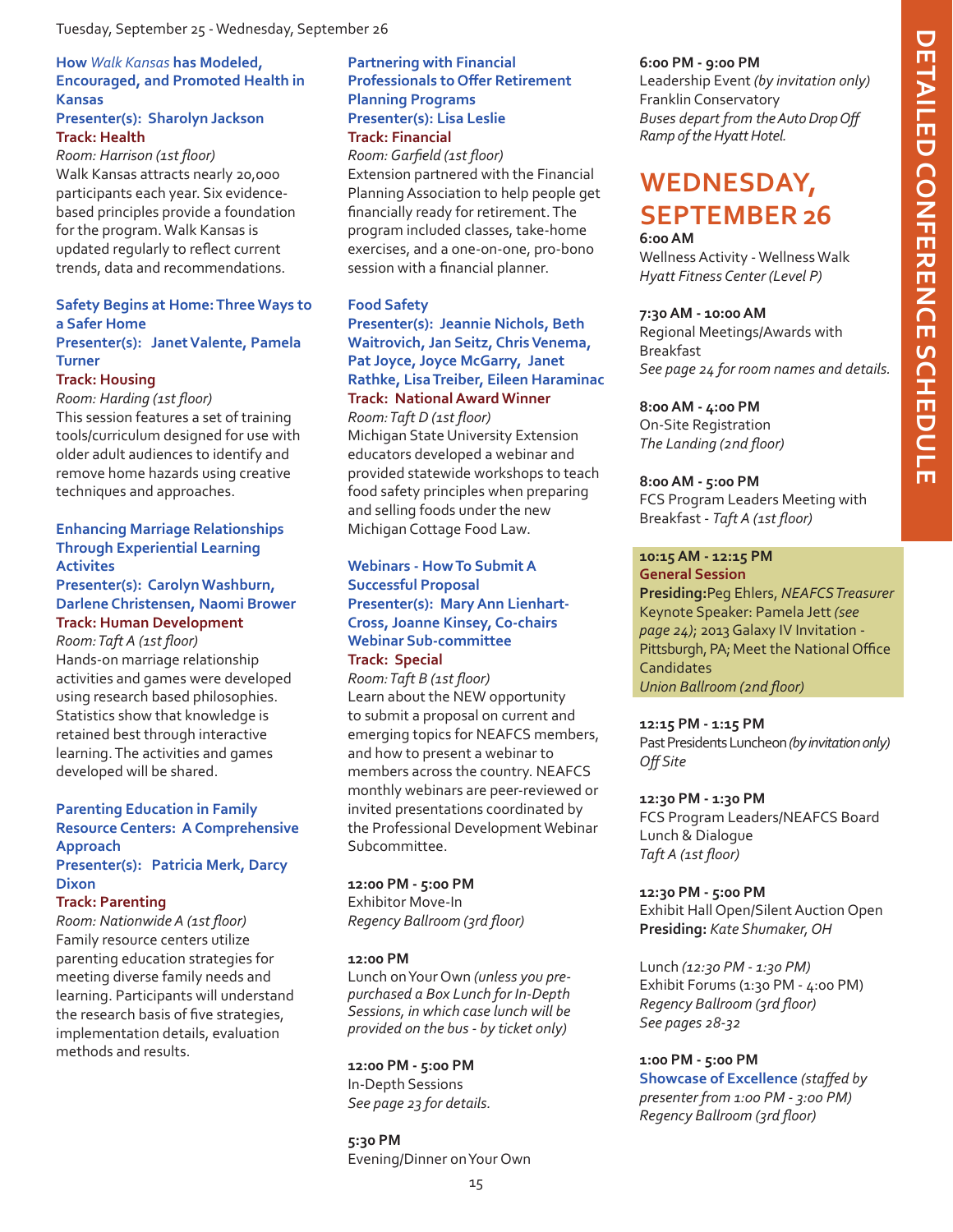#### **Evaluation Learning Circles: Helping FCS Educators Build Program Evaluation Capacity Presenter(s): Nancy Franz, Barbara Woods, Sorrel Brown, Keli Tallman**

Table #1A

FCS educators are turning to technology to help meet their professional development needs. Discover how an Extension program evaluation learning circle supported by technology enhanced program evaluation skills.

#### **Tenant Eviction Prevention - A Community Education Approach Presenter(s): Michael Elonge** Table #1B

This poster session demonstrates a community education program to help prevent tenant eviction. It is a Cooperative Extension initiative to engage the community towards critical community problems.

#### **And My World - The Food Around Us Presenter(s): Susan Hansen** Table #2A

Explore the foods we eat, why we eat

the foods and where our food comes from through activities targeting youth but adaptable for adult audiences.

#### **Nutrition Edition Lesson Handbook Presenter(s): Elizabeth Shephard, Vanessa Spero-Swingle, Christine Chen-Luke**

#### Table #2B

This program utilized young teens to teach nutrition lessons at summer camps throughout the county utilizing a nutrition manual with short lessons and fun games to reinforce these lessons.

#### **Mediterranean Diet Cooking School - Healthy & Fun Learning Presenter(s): Katherine Cullum**

Table #3A

The Mediterranean Diet Cooking School is a very interactive yet fun way to learn a new lifestyle approach to good nutrition and health while brushing up on kitchen skills.

### **Understanding Dietary Wellness Characteristics and Practices Of High Risk Families**

#### **Presenter(s): Mary Blackburn** Table #3B

We assessed dietary attitudes and lifestyle practices of poor high risk pregnant and parenting women with small children in unstable home environments and identified special needs for effective nutrition interventions.

### **Be Healthy Now Challenge to Fitness**

#### **Presenter(s): Barbara Brahm** Table #4A

Be Healthy Now has involved 4630 adults since 2008 in enhancing health through weight loss. Competition, team support, and education form the winning combination to create a healthy community atmosphere.

#### **Healthy Homes—Healthy Kids: Parenting Practices that Help Promote Healthy Eating Presenter(s): Traci Armstrong Florian, Daniel McDonald, Evelyn Whitmer, Donna Winham** Table #4B

This poster will describe efforts to teach parents research-based practices pertaining to parenting and nutrition. Parents learn how to set eating patterns for a lifetime of good health.

#### **Engaging multicultural understanding in Indiana through The Hungry Planet: What the World Eats Presenter(s): Susan Tharp**

## Table #5A

The Hungry Planet: What the World Eats touches on many topics central to Extension including nutrition, obesity, food prices, biodiversity, food and kitchen technology, markets, families, and access to resources.

#### **TummySafe© A Food Safety Training Program for Child Care Providers Presenter(s): Carolyn Conger, Jennifer Schilling, Michael Newman, Julie Sexton, Gary Jackson** Table #5B

TummySafe(c) is a very successful child care provider's food managers training program using technology

and the Extension system to overcome providers' barriers to training. Insight provided.

#### **Take Control of Arthritis Presenter(s): Kris Elliott** Table #6A

Teaching persons with arthritis there is an opportunity make tremendous difference in their lives. There is an opportunity to collaborate with the nation's leading organization for arthritis research and education.

#### **Food \$ense Newsletter Presenter(s): Donna Peterson, Mary Knellwolf, Becky Gutzman, Ione Meoska, Danielle Varney, Sonya Lenzendorf**

Table: Will Not Be Present Food \$ense a quarterly 4-page newsletter written by a team of seven WNEP Coordinators in response to a need of parents. Food \$ense is for lowincome adults, individuals or families.

#### **School Wellness Award Presenter(s): Elizabeth Elizoneto** Table #6B

A cooking school designed for at risk youth showing the basics in cooking, kitchen and food safety; majority of students who completed the program attained a job in a restaurant.

#### **Extension Educator of the Year Award Presenter(s): Christine Kniep** Table #7A

Christine Kniep, Family Living Educator/ Department Head, Winnebago County Wisconsin focuses her work on capacity building. Working with individuals, families, community agencies and colleagues, Chris empowers others to reach their goals.

#### **Human Development/Family Relationships Award**

**Presenter(s): Kara Newby, Jamie Seger, Polly Loy, Terri Worthington, Lisa Siciliano-Miller, Rhonda Williams, Demetria Woods, Diane Barga, Kirk Bloir, Cindy Shuster, Joyce Shriner, Barb Hennard, Anastasia Snyder** Table #:7B

Successful Co-Parenting is a program developed for parents going through divorce. It aims to teach parents how to co-parent together cooperatively for the benefit of their child.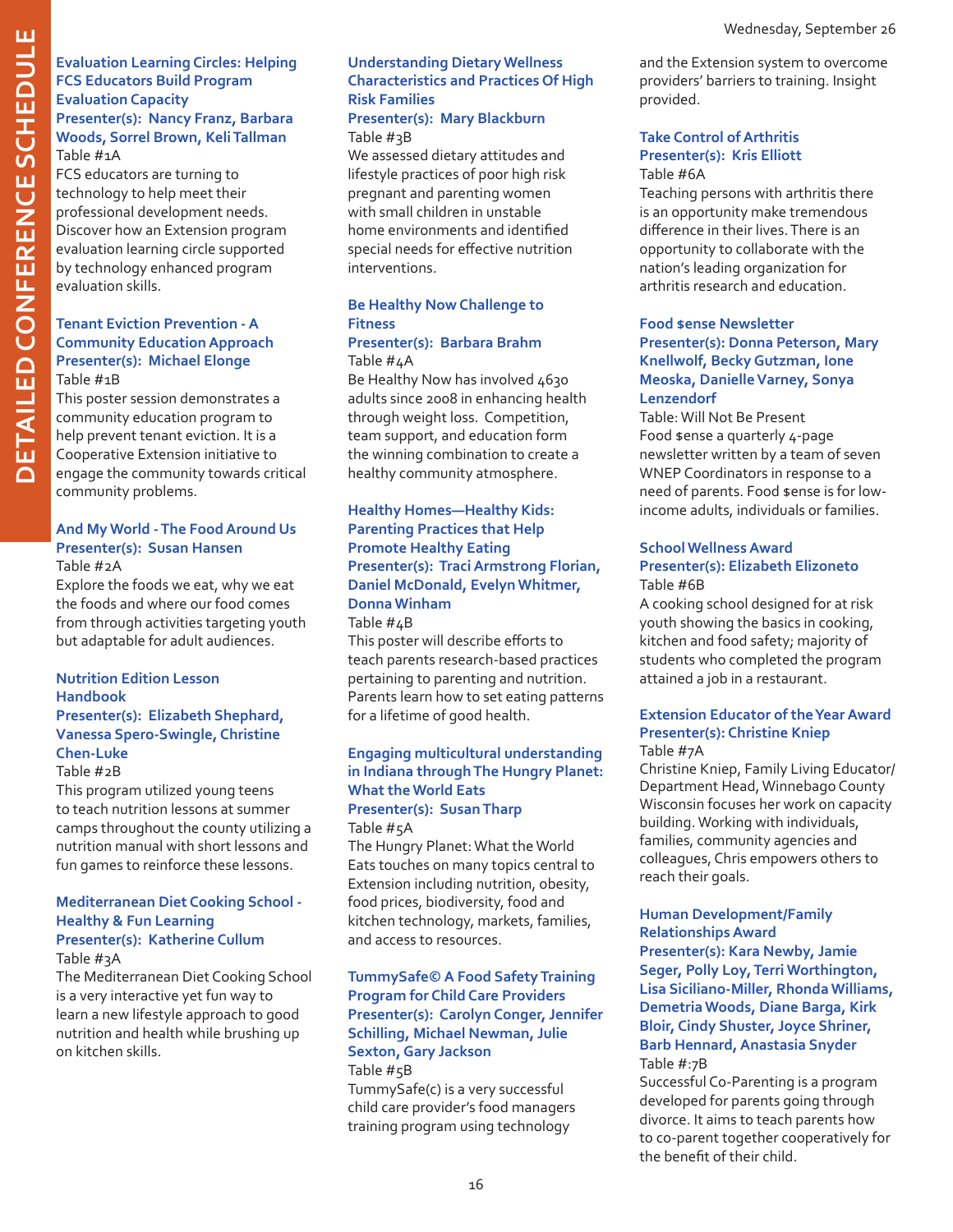#### Wednesday, September 26 - Thursday, September 27

#### **Family Health & Wellness Award Presenter(s): Paula Sanchez, Desaree Jimenez, Jacqueline S. Baca, Kathleen Garcia**

#### Table #8A

Just Be It! Healthy and Fit reduces risk factors for childhood obesity by promoting physical activity and nutrition education to students, teachers and parents utilizing new curriculum and teaching techniques.

#### **Marketing Package Award**

**Presenter(s): Lorelei Jones, Sarah D. Kirby, Robin Roper, P. Carolyn Dunn, Haley Fulop, Ken Ellzey, John Vanaman, Mark Dearmon, Sonya Harris, Marc Hall, R. Marshall Stewart, Sara Sauders, Stewart Saunders, Sara Ray, Natalie Hampton, Ben Chapman, Sheree Vodicka, Anna Rzewnicki** Table #8B

You have the will, We have the way. is a comprehensive on-going marketing campaign developed in response to NCFCS Agent needs and was launched concurrently with the FCS Centennial.

#### **1:00 PM - 2:30 PM**

#### **Dining with Diabetes Meeting Shari L. Gallup, MS, Ohio StateUniversity Extension, Convener** *Harrison (1st floor)*

Join us at our first National Dining with Diabetes meeting and learn how we can be a driving force to combat diabetes across the national. Join the force!

#### **1:00 PM - 2:30 PM**

Annual Session Lexington 2014 Planning Group Meeting *Grant/Harding (1st floor)*

#### **3:00 PM - 6:00 PM**

Photographer Open Time *Regional Award Recipients, State Photos, etc.*

#### **5:00 PM**

Silent Auction Closes/Final Bids Due

#### **5:30 PM**

States Night Out - *Buses only for those states who pre-registered for them to Easton Town Center. Buses depart hotel from the Auto Drop Off Ramp of the Hyatt Hotel.*

#### **8:30 PM - 9:30 PM**

FCS Program Leaders Reception *(by invitation only) President's Suite*

### **Thursday, September 27 6:00 AM**

Wellness Activity - Come On Cardio *Hyatt Fitness Center (Level P)*

#### **8:00 AM - 12:00 PM**

On-Site Registration *The Landing (2nd floor)*

#### **8:00 AM - 5:00 PM**

FCS Program Leaders Meeting with Breakfast - *Taft A (1st floor)*

#### **8:00 AM - 12:00 PM**

Exhibit Hall Open Continental Breakfast *(8:00 AM - 9:00 AM)* Exhibit Forums *(8:00 AM - 11:00 AM) Regency Ballroom (3rd floor) See pages 28-33 for details.*

#### **8:00 AM - 12:00 PM**

**Showcase of Excellence** (*staffed by presenter from 8:30 AM - 10:30 AM) Regency Ballroom (3rd floor)*

#### **Elementary Schools "Burst" with Physical Activity Using Pedometers as Incentives Presenter(s): Michelle Brill, Joanne Kinsey, Sherri Cirignano, Alexandra Grenci, Luanne Hughes, Kathleen**

#### **Morgan**

#### Table #1A

Students in twelve elementary schools tracked steps using pedometers for five weeks. Activity bursts throughout the school day contributed to increased steps and awareness of the benefits of being active.

#### **What's New in the Small Steps to Health and Wealth Program? Presenter(s): Karen Ensle, Barbara O'Neill**

#### Table #1B

The purpose of this Showcase presentation is to update NEAFCS conference participants on recent additions to the Small Steps to Health and Wealth (SSHW) program, a signature program of NIFA-USDA.

#### **YES - Imagine the Possibilities! Presenter(s): Joyce Shriner** Table #2A

Learn details about the Youth Educational Shoplifting (YES) Prevention curriculum. YES provides opportunities for: new programming partnerships; reaching older youth; working with underserved audiences and cost recovery.

#### **Spilling the Beans: A Preschool Gardening and Nutrition Education Curriculum to Increase the Use of Dry Edible Beans**

**Presenter(s): Julie Garden-Robinson**

Table #2B

"Spilling the Beans" is a four-lesson curriculum for preschool-age children and their parents, which highlights the benefits of dry bean and snap bean consumption through gardening and nutrition education activities.

#### **How Can Your Community Support Military Families? Presenter(s): Carole Gnatuk**

Table #3A

Research shows that Informal support of National Guard and Reserve members' families boosts resilience in tough times. Learn great tips on helping your community facilitate networks of friends and neighbors.

#### **"Mom and Me" 4-H Textiles and Clothing Workshops Presenter(s): Cynthia Shuster** Table #3B

4-H textiles and clothing clinics, sewing camps and "Mom and Me" workshops, are excellent formats for teaching 4-H clothing construction skills while providing valuable one-on-one quality time with a parent/child.

#### **Use of Social Marketing and Social Media to Promote Food Safety Presenter(s): Carol Schwarz, Carol Larvick, Cindy Brison, Nancy Urbanec, Julie Albrecht, Ruth Litchfield, Jan Temple, Christopher Weishaar** Table #4A

Based on USDA recommended storage time for leftovers, the 4 Day Throw Away social marketing/social media campaign was developed and targeted to families with young children.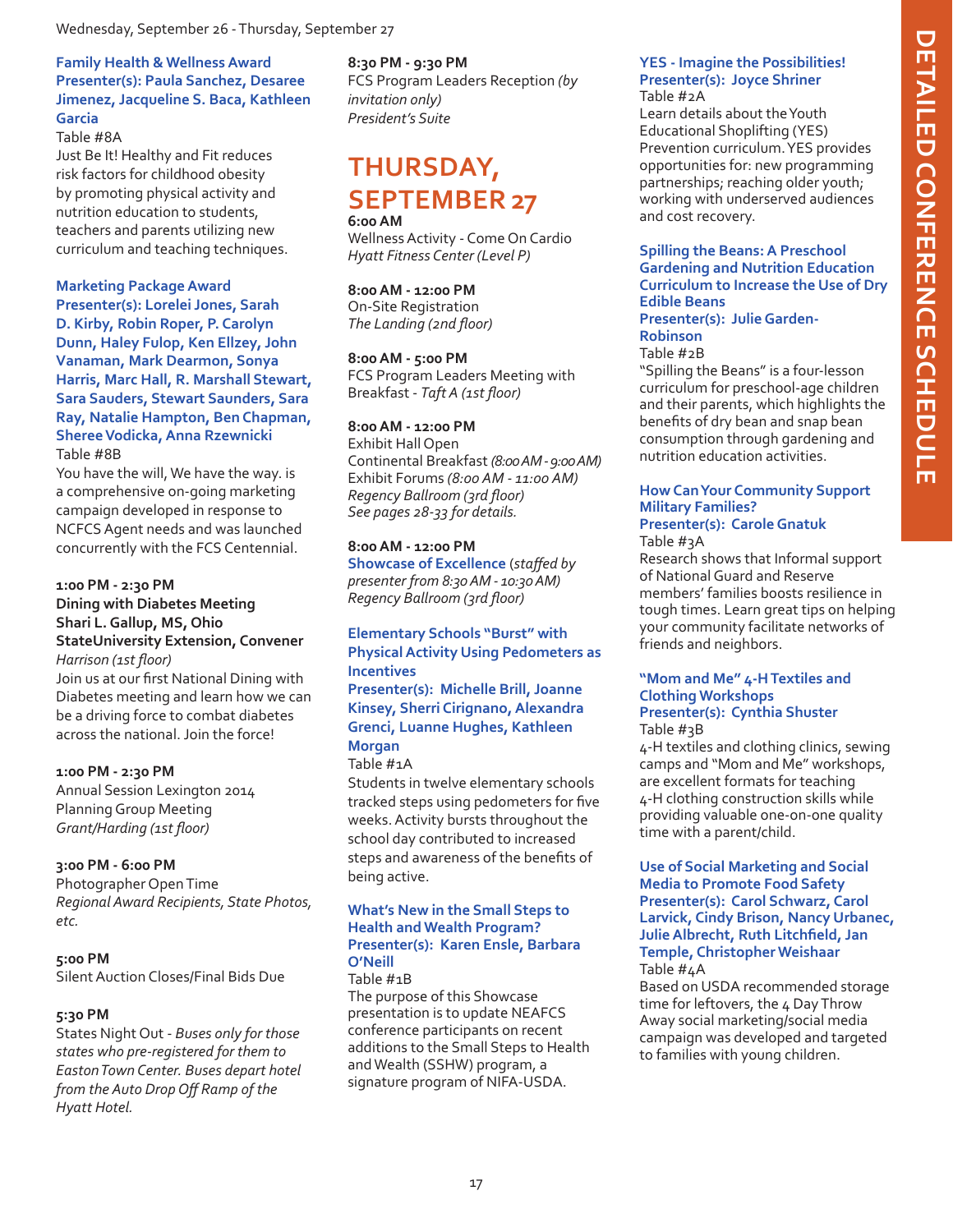#### **Meat Thermometers and Food Safety Presenter(s): Susan Haws, Janet Smith, Debbie Proctor**

Table #4B The USDA "Is It Done Yet?" campaign was used to develop a program to teach consumers the proper and safe cooking temperatures of meat. Surveys were developed, distributed and assessed.

#### **Preserve @ Home: Web-based Food Safety and Preservation Program Presenter(s): Carol Hampton, Laura Sant, Glenda Hyde, Anne Zander, Joey Peutz, Sandra McCurdy**

Table #5A

Preserve @ Home is a multistate partnership web-based university course to reach and educate individuals on food safety and food preservation while limiting the barrier of geography.

### **The Community Weight Loss Program**

**Presenter(s): Sarah Sturgill** Table #5B

The Community Weight Loss Program (CWLP) is a program that incorporates client-centered motivational interviewing approaches which enable participants to design their own personal solution to weight management challenges.

#### **4-H Science Saturday Workshops Presenter(s): Shannon Cromwell** Table #6A

4-H Science Saturday Workshops help youth develop social competencies by providing science-based experiential learning opportunities. Workshops are a collaborative effort between youth leaders, 4-H volunteers, and Extension staff.

#### **Early Childhood Child Care Training Award**

#### **Presenter(s): Cheryl Tickner, Carol Schwarz, Cami Wells** Table #6B

Nebraska Extension offered a webbased food safety program for childcare providers. Participation was over 200 for each of three classes, reaching 117 Nebraska communities from 57 counties and six states.

#### **Environmental Education Award Presenter(s): Samantha Kennedy, Wayne Thorne, Darryl Blair, Sharon McClellan**

Table #7A

The Manatee Energy Efficiency Project teaches Manatee County families how

to decrease their energy consumption, lower their electricity bills, and help conserve important natural resources for future generations.

#### **Extension Housing Outreach Award Presenter(s): Christine Kniep, Kristi Cutts, Karen Joos, Michelle Tidemann** Table #7B

The Rent Smart program provides practical education helping potential renters acquire and keep housing. Participants report significant increases in understanding, confidence and preparedness. Statewide, community partnerships deliver the program.

#### **Extension Housing Outreach Award Presenter(s): Keishon Thomas, Marc A. Thomas, Maureen Lucas, Leon Porter, Ricky Waters, Gail Adams, Terralon Chaney, Ginger Chastain** Table #8A

The Housing Education & Long-term Planning (H.E.L.P.) program assists minority producers and farmers with housing and long-term estate planning.

#### **8:00 AM - 4:00 PM**

Ohio Marketplace *Regency Foyer (3rd floor)*

#### **9:00 AM - 11:00 AM Annual Business Meeting**

*Union Ballroom (2nd floor) See page 26 for agenda.*

#### **11:30 AM - 12:30 PM** Silent Auction Pick-Up *Regency Ballroom (3rd floor)*

**12:00 PM - 1:00 PM** Lunch On Your Own

**12:00 PM - 3:00 PM** Exhibitor and Decorating Company Move-Out

#### **1:00 PM - 2:30 PM** Life Member Meeting *Nationwide B (1st floor)*

**1:00 PM - 3:00 PM** Committee Meetings, Plans of Work *Lunch Provided*

Awards - *Champaigne (2nd floor)*

Member Resources - *Knox (2nd floor)*

Professional Development - *Marion (2nd floor)*

Public Affairs - *Fayette (2nd floor)*

#### **1:30 PM - 2:15 PM Cooking with Love Presenter(s): Karen Hinshaw Track: Nutrition**

*Room: Harrison (1st floor)* Cooking with Love is a collaborative effort between local food pantries and the county Extension office. These ongoing cooking/nutrition classes are helping people eat right and lose weight.

#### **Childhood Obesity Prevention Intervention using iPad Apps and Clickers for Elementary Youth Presenter(s): Barbara Struempler**

#### **Track: Nutrition**

*Room: Hayes (1st floor)* Body Quest is a childhood obesity prevention program to increase fruit and vegetable consumption and physical activity, improve sleep hygiene and enhance family environments using iPad apps and clicker evaluations.

### **Food Safety is for Everyone 3rd Edition**

#### **Presenter(s): Lorraine Harley Track: Food Safety**

*Room: Taft C (1st floor)* Food Safety is for Everyone 3rd Edition, is the latest, original, entertaining, basic, consumer food safety minicurriculum, complete with course content, classroom activities, pre/ post test, after class and follow-up evaluation.

#### **Thinking Outside of the Box: An Innovative Collaboration Model Presenter(s): Elizabeth Smith Track: Health**

*Room: Franklin A (2nd floor)* Come and learn how one successful program and collaboration involving Extension and the College of Pharmacy facilitated positive outcomes around prescription drug abuse awareness.

#### **Arthritis Outreach to Screen Farmers and Train College Students Presenter(s): Patricia Holmes Track: Health**

*Room: Franklin B (2nd floor)* Because of age and occupation, farmers often develop arthritis. Occupational therapists and extension educators have an outreach program to screen farmers and train students to work in rural areas.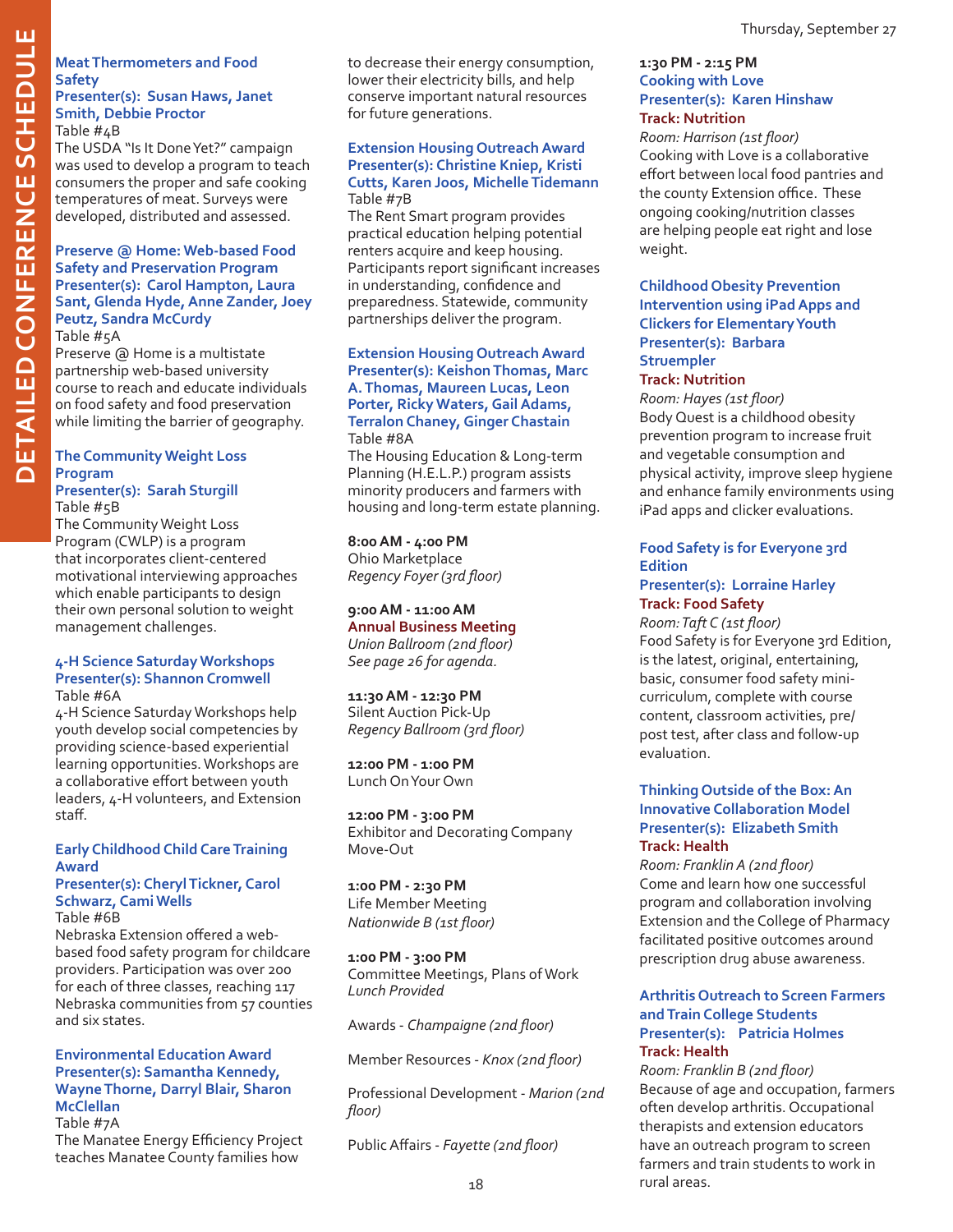#### Thursday, September 27

#### **RELAX-Alternatives to Anger Presenter(s): Suzanne Pish Track: Parenting/Child Development**

*Room: Franklin C (2nd floor)* RELAX: Alternatives to Anger is an anger management program designed to help adults understand and manage anger, develop communication skills, learn to manage stress and make positive behavioral changes.

#### **Measuring Financial Education Success: Evaluation Methods, Assessment Tools, and Impact Statements**

#### **Presenter(s): Barbara O'Neill Track: Financial**

*Room: Franklin D (2nd floor)* This session will describe the current state of financial education evaluation, need for strong impact metrics, logic model, specific impact evaluation tools, and how to write effective program impact statements.

#### **Why Extension Family and Consumer Sciences? Presenter(s): Jan Scholl**

#### **Track: Other**

*Room: Madison (2nd floor)* In recent years, there have been physicians, historians, and others who want to bring back home economics. What are these experts saying about us and how can we respond?

#### **Joining the 4-H Revolution of Responsibility: A Wellness Ambassador Program Empowering Youth To Make A Difference Presenter(s): Diane Nielson Track: 4-H**

*Room: Taft B (1st floor)* Discover how a Wellness Ambassador program grounded in 4-H Healthy Lifestyle principles and positive youth development research is giving teens a voice to offer solutions in their schools and communities.

#### **Program Excellence Through Research Presenter(s): Carol Schwarz, Carol Larvick, Cindy Brison, Julie Albrecht, Ruth Litchfield, Jan Temple, Christopher Weishaar Track: National Award Winner**

*Room: Taft D (1st floor)* 4 Day Throw Away was developed from focus group results and a nationwide

survey which examined food handling practices, beliefs and knowledge of families with young children.

#### **Writing for Academic Publication: What Editors and Reviewers Expect Presenter(s): Teresa Byington and Lou Mueller,** *Editor, Journal of National Extension Association of Family & Consumer Sciences* **Track: Special**

*Room: Nationwide A (1st floor)* Submitting a manuscript to an academic journal is not a haphazard prospect. Recognizing reasons for rejection and ways to increase your chances of acceptance can enhance opportunities for publication.

#### **2:25 PM - 3:10 PM Plate It Up, Kentucky Proud! Presenter(s): Janet Johnson, Laura Stephenson, Tammy Stephenson, Kristen Branscum Track: Nutrition**

*Room: Harrison (1st floor)* A creative 'branded' partnership approach – including the first state recipe database focusing on seasonal, locally grown commodities - increases consumer consumption of fruits and vegetables with increased producer profitability

#### **"Tasty Days:" A Fun Program to Increase Healthy Behaviors in Elementary Students Presenter(s): Michelle Vineyard, Karen Franck, Bethany Brown, Anne Olson, Jaqueline King, Rita Jackson, Janie Burney Track: Nutrition**

*Room: Hayes (1st floor)* This peer-reviewed nutrition curriculum for elementary students generated excitement about tasting fruits and vegetables and increasing daily activity. Methods and results from the implementation of the curriculum will

be presented.

**Food Safety Training to Produce and Sell Cottage Foods Presenter(s): Jeannie Nichols, Jan Seitz, Beth Waitrovich, Chris Venema, Pat Joyce, Joyce McGarry, Janet Rathke, Lisa Treiber Track: Food Safety** *Room: Taft C (1st floor)* Michigan State University Extension

educators provided statewide workshops teaching residents the importance of food safety practices when preparing and selling foods under the new 2010 Michigan Cottage Food Law.

#### **Stress Less With Mindfulness Presenter(s): Rebecca Mowbray, Jane Riffe, Andi Bennett Track: Health**

*Room: Franklin A (2nd floor)* Five mini-modules designed for existing family health programs or as a standalone presentation.Content addresses mindful breathing, mindful eating, mindful attention to thoughts, humor, and everyday routines.

### **Hypertension/Computer Education Program**

#### **Presenter(s): Shelley Swenson Track: Health**

*Room: Franklin B (2nd floor)* Incorporate meaningful subject matter into a computer training series to reach new audiences. Keeping the Pressure Down curriculum was used to make hand-outs, presentations and spreadsheets utilizing Microsoft Office.

#### **Focus on Kids Online Program Presenter(s): Sarah Traub, Graham McCaulley, David Schramm Track: Parenting/Child Development**

*Room: Franklin C (2nd floor)* This presentation describes the process of modifying a face-to-face divorcing/ separating parent education program into an online version. Research is also presented on the effectiveness of both versions of the program.

#### **Financial Recovery After Disaster: Putting the Pieces of the Puzzle Together**

#### **Presenter(s): Lori Scharmer, Sara Croymans, Phyllis Onstad Track: Financial**

*Room: Franklin D (2nd floor)* Disasters wreak havoc on the financial well-being of families. Financial recovery after a disaster is a complex long journey. Extension professionals will introduce, Recovery After Disaster: The Family Financial Toolkit.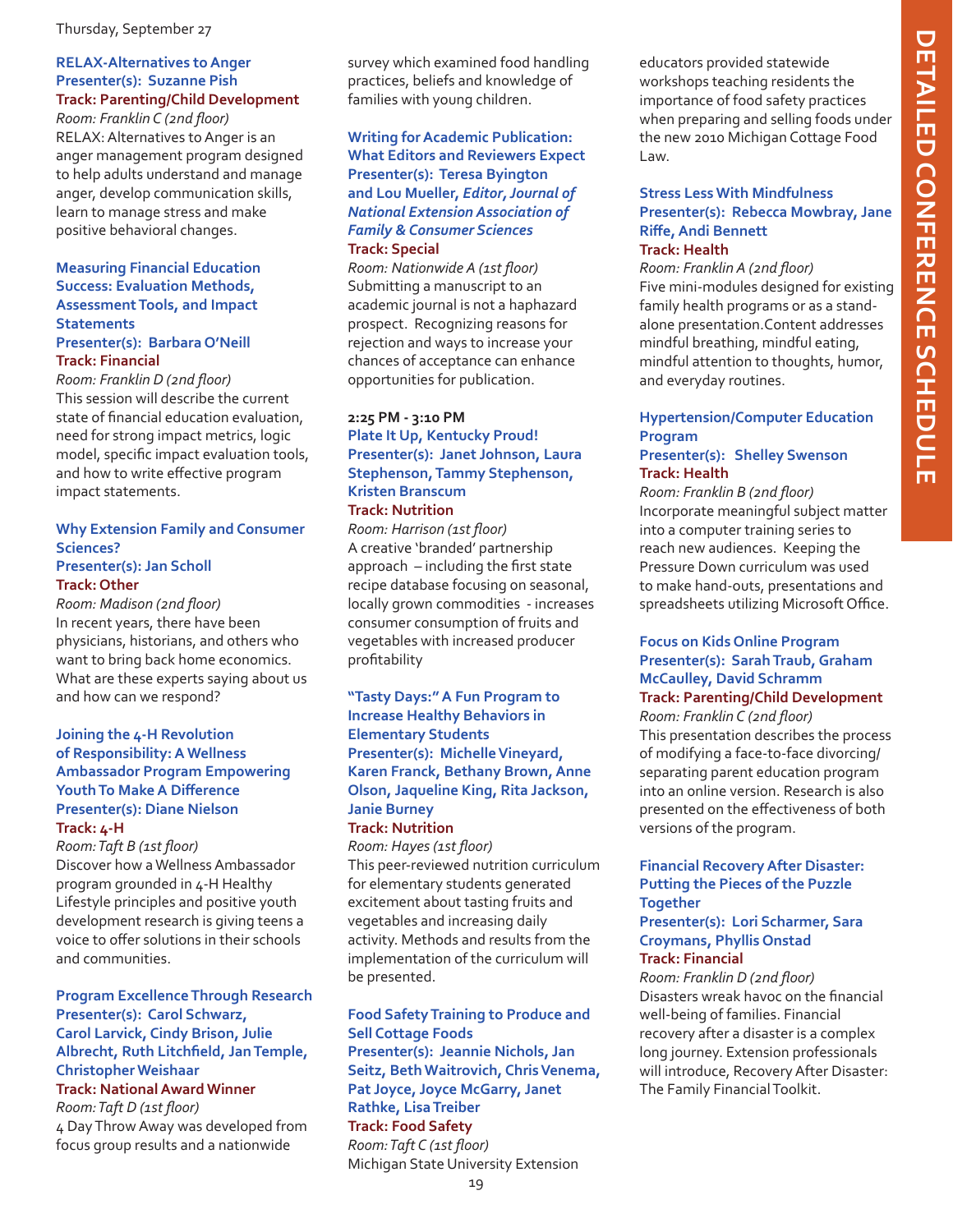### **hedule I ample Strategislative Marketing and Education<br>
Plan<br>
Presenter(s): Terri Black, Joann Milan<br>
Track: Other<br>
Track: Other Plan Presenter(s): Terri Black, Joann Milam Track: Other**

*Room: Madison (2nd floor)* Legislators lack understanding of Family and Consumer Sciences Extension work. In a state with FACS agents in only 21 percent of counties, an innovative marketing plan raises awareness and support.

#### **Truth and Consequences: The Choice is Yours Presenter(s): Christy Nuetzman**

## **Track: 4-H**

*Room: Taft B (1st floor)*

Truth and Consequences: The Choice is Yours is an enrichment activity involving role-play scenarios designed to show students the impact of getting involved with illicit and legal substances.

### **Mary Wells Memorial Diversity Presenter(s): Stephanie Derifield Track: National Award Winner**

*Room: Taft D (1st floor)* Since the first GROW (Gardening, Relationships, Opportunities, and Wellness)series spring 2011, approximately 45 women recovering from substance abuse have benefited from Extension education and enrolled in the Nutrition Education Progam.

#### **Using** *Journal of Extension* **(JOE) to Maximize Extension Presenter(s): Luann Boyer,** *NEAFCS Representative to JOE Board* **Track: Special**

*Room: Nationwide A (1st floor)* Don't file away or delete the message when a new issue of Journal of Extension comes out. Learn how this peer reviewed journal is an integral component for Extension professionals.

### **3:20 PM - 4:05 PM**

#### **A New Look at Fruits and Vegetables in the School Cafeteria Presenter(s): Mary Caskey, Trina Barno**

#### **Track: Nutrition**

*Room: Harrison (1st floor)* A New Look at Fruits and Vegetables in the School Cafeteria is a training program for school foodservice staff on preparing and promoting fruits and vegetables.

#### **Promoting Access to Real Food for Healthy Citizens Presenter(s): Karen Ensle Track: Nutrition**

*Room: Hayes (1st floor)* The goal of Food Day was to offer a three-hour Extension program with tastings on the importance of "eating real food" that is sustainable, humane, healthy, accessible, and safe.

#### **A Survey of Home Canning Practices in West Virginia Presenter(s): Gina Taylor, Patty Morrison, Janice Heavner, Paula Strawder**

#### **Track: Food Safety**

*Room: Taft C (1st floor)* Do you wonder, "Where do home canners get their crazy ideas?" Researchers at WVU Extension discovered the answers in their 2011 home canning survey. The results are amazing and alarming.

#### **Be Healthy Grow Your Own: Vegetable Gardening Presenter(s): Elizabeth Shephard, Linda Seals, Sally Scalera, James Fletcher**

#### **Track: Health**

*Room: Franklin A (2nd floor)* Be Healthy Grow Your Own: Vegetable Gardening was created to teach about growing vegetables, and healthier eating among adults. This 12-week class is a multi-discipline approach to programing.

#### **Exploring Work Place Loss and Discovering Coping Strategies Presenter(s): Joyce Shriner Track: Health**

*Room: Franklin B (2nd floor)* Attend this session to learn about workplace loss, how it can impact employees in organizations that are downsizing, and what you can do to assist colleagues who are impacted.

### **Parenting Counts Presenter(s): Peggy Ehlers, LouAnn Menchhofer**

#### **Track: Parenting/Child Development** *Room: Franklin C (2nd floor)*

Parenting Counts curriculum and resources are designed to support parents and caregivers of young

children in raising socially and emotionally healthy children. The lessons cover a range of topics.

#### **Investment and Retirement Education at the Workplace Presenter(s): Crystal Terhune, Jinhee Kim, Lynn Little, Wes Musser, Michael Elonge, Shante Stokes Track: Financial**

*Room: Franklin D (2nd floor)* Targeting low-wage females and minorities, a series on financial management-- including retirement and investment-- is offered to University faculty and staff. Curriculum, funding source and marketing strategies will be shared.

#### **Latino Programming: The Basics of Finance, Healthy Relationships and Nutrition**

#### **Presenter(s): Amanda Horrocks Christensen, Adrie Roberts Track: Other**

*Room: Madison (2nd floor)* This presentation highlights successful methods of Latino program planning, delivery and evaluation over three separate topics. Implications for financial, healthy relationship and nutrition programming are highlighted.

#### **Project Y.E.S!: Building a Youth Development Model through Critical Reflection and 360-Degree Evaluation Presenter(s): Marshall Stewart, James Johnson, Myra Moses Track: 4-H**

*Room: Taft B (1st floor)* Project Y.E.S! is a national internship program focused on providing youth development programs to youth of military families affected by deployments. The presentation will highlight program findings and best practices.

#### **Dean Don Felker Award: Developing, Marketing and Evaluating Web Conferences**

**Presenter(s): Lisa Leslie, Elaine Courtney, Julie England, Michael Gutter, Anita McKinney Track: National Award Winner**

*Room: Taft D (1st floor)* State and county faculty created a series of interactive financial webinars to reach learners in a location of their